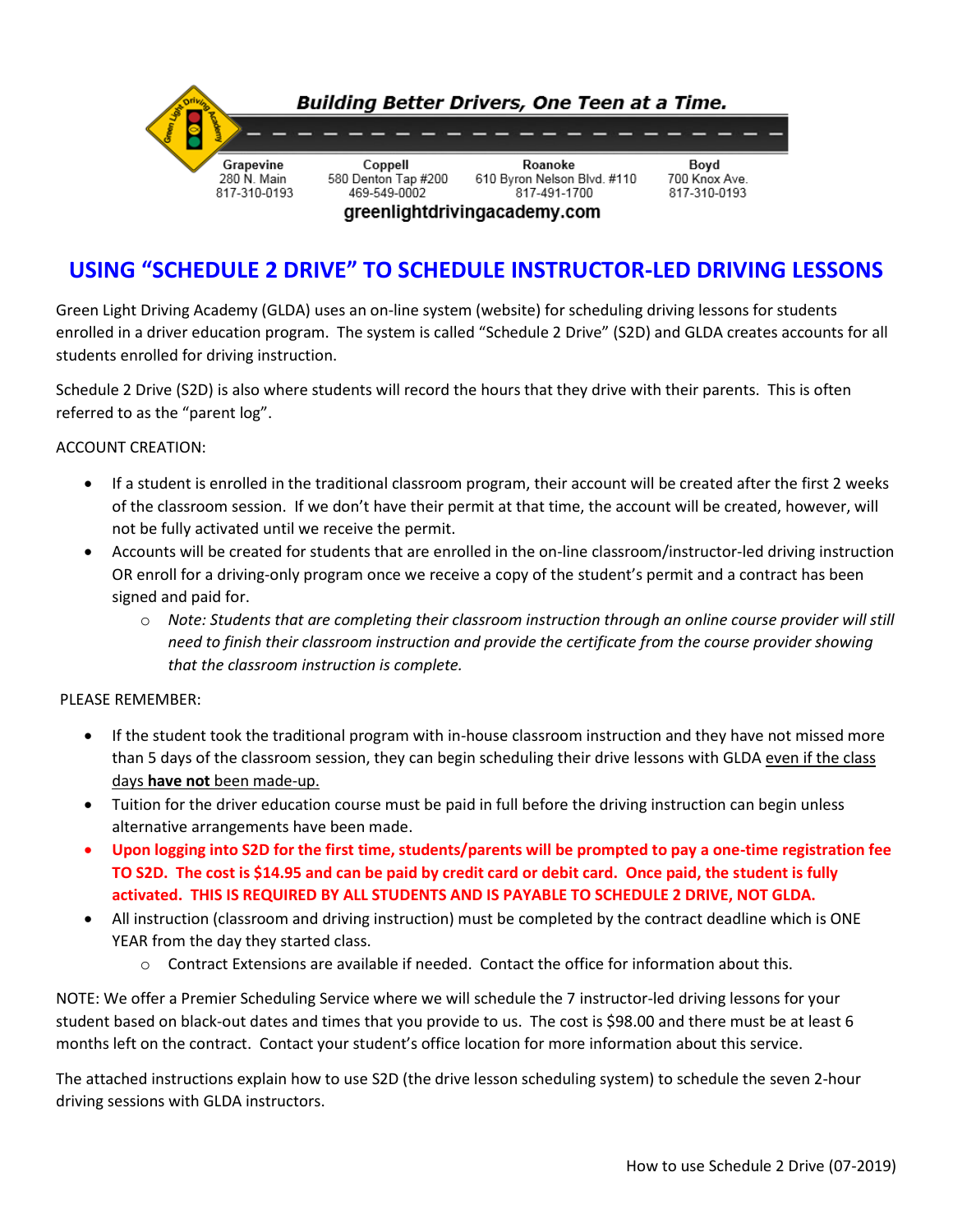Please refer to our other document for instructions on how to use S2D to enter the Parent-Log hours: <https://greenlightdrivingacademy.com/assets/cms/uploads/files/HowToUseParentLog.pdf>

Please refer to the following pages for information and instructions for:

- 1. Preparing for a Drive Lesson
- 2. Tips for using Schedule 2 Drive and Other Information about Driving Lessons
- 3. Logging into Schedule 2 Drive
- 4. Reviewing your Information on Schedule 2 Drive
- 5. Scheduling Driving Lessons
- 6. Cancelling a Drive Lesson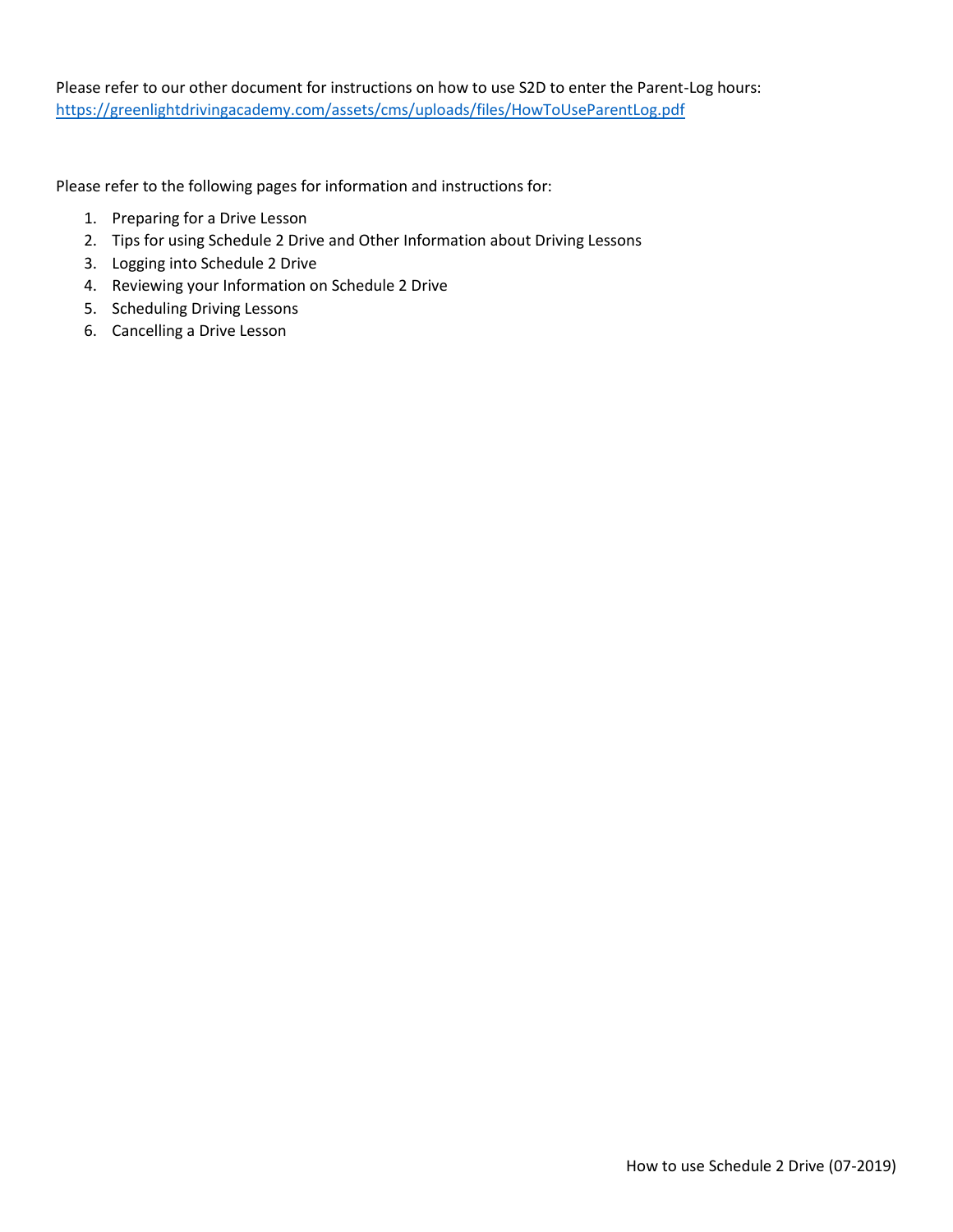### **PREPARING FOR A DRIVE LESSON**

- When you arrive for your lesson, make sure that you have your valid (non-expired) permit with you. The paper permit that you received originally is only valid for approximately 45 days after issue and cannot be used after that date (this date will be shown on the permit). Once the paper permit has expired, you must bring the plastic permit with you for your driving lesson. YOU CANNOT USE THE PERMIT THAT WE HAVE IN OUR FILE SINCE IT IS AN ELECTRONIC COPY OF THE PERMIT AND NOT A VALID DOCUMENT.
- Arrive at least 10 minutes prior to lesson
- The office may not be open when you arrive for your driving lesson. If the door is locked, please wait close by for the instructor to arrive.
	- FOR COPPELL STUDENTS: Please go upstairs to wait for your instructor. Do not wait for your instructor in your car in the parking lot.
- Make sure that you are wearing corrective lessons IF it is indicated on your permit that you must wear corrective lenses. Restriction Letter: A
- Make sure that you hair is off your face and out of your eyes
- **A student cannot drive with a cast, brace, splint, etc. on their hands, legs, arms, back – THERE ARE NO EXCEPTIONS TO THIS POLICY**
- PLEASE DO NOT WEAR FLIP FLOPS or shoes that do not have backs to them. The student is allowed ONE WARNING and after that, they will be charged a No-show fee - NO EXCEPTIONS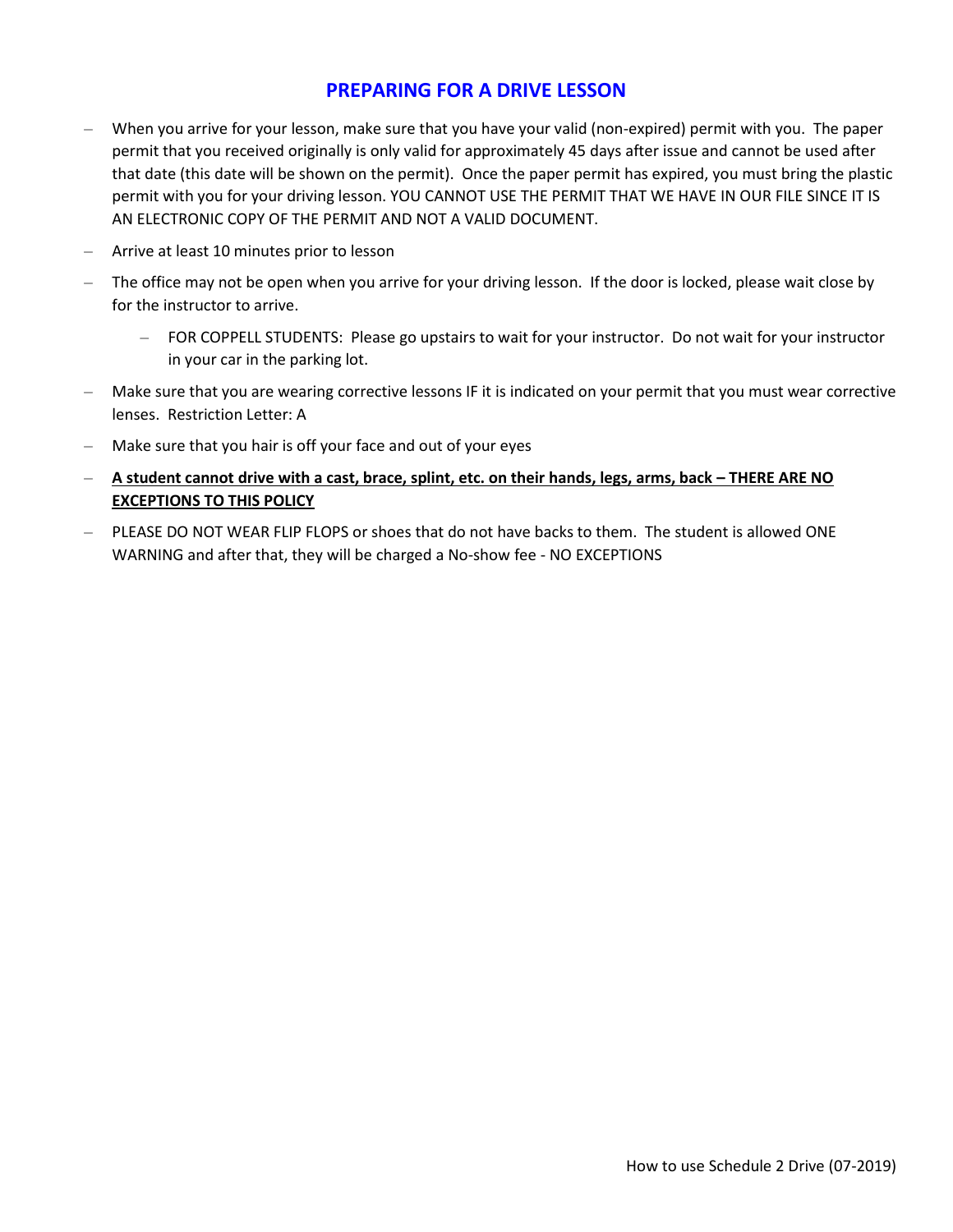## **TIPS FOR USING "SCHEDULE 2 DRIVE" AND**

### **OTHER INFORMATION ABOUT DRIVING LESSONS**

- A new week of drive lessons is posted every Monday around 8:00 pm but can be later. It takes about 15 minutes to release all of the lessons, so if you do not see any when you first log in, keep refreshing your screen.
- Consistently check the schedule more than once per week
- Use Email & Text alerts but don't rely on them solely. (GLDA office staff has no control over email/text alerts)
- The contract is for one year from the day of class if you have a DIFFERENT deadline please plan accordingly
- Be flexible (GLDA may have as many as 500 active students)
- Don't wait to schedule drive times, but schedule throughout the year
	- **SUGGESTION: SCHEDULE AT LEAST 1 LESSON PER MONTH**. At various times during the year (i.e. Spring Break through the end of the school year, End of Summer, Holiday Breaks), it will be more difficult to schedule lessons because of the volume of students trying to schedule.
- Students should practice a min. of 6-8 hrs. for every lesson w/ GLDA instructors. We actually recommend up to 100 hours of practice for a student before they take their driving test, however, you only have to log in 30 hours into the parent log.
- Parents should look for progress reports and/or letters given after EACH driving lesson
- GLDA requires between 7-10 full calendar days between lessons based on the time of year and demand for lessons. Our normal schedule is as follows; however, it may change based on demand. This change will be noted on the Message Board in Schedule 2 Drive – so please check this information often.
	- September 1 May 31: 10 full calendar days or every 11<sup>th</sup> day
	- June  $1 -$  August 31: 7 full calendar days or every  $8<sup>th</sup>$  day
	- We do reserve the right to lengthen those times at any time during our high demand seasons (i.e. Spring -End of School Year, End of Summer-Beginning of School Year, Holiday Breaks).
- Students must pass  $7<sup>th</sup>$  driving lesson (Final Test). If they do not pass this lesson, we will offer one extra lesson at no charge. If they fail the 8<sup>th</sup> lesson, there will be a \$50 charge for each lesson thereafter. NOTE: If the student does not pass the  $7<sup>th</sup>$  lesson and must take an  $8<sup>th</sup>$  lesson, the contract deadline no longer applies.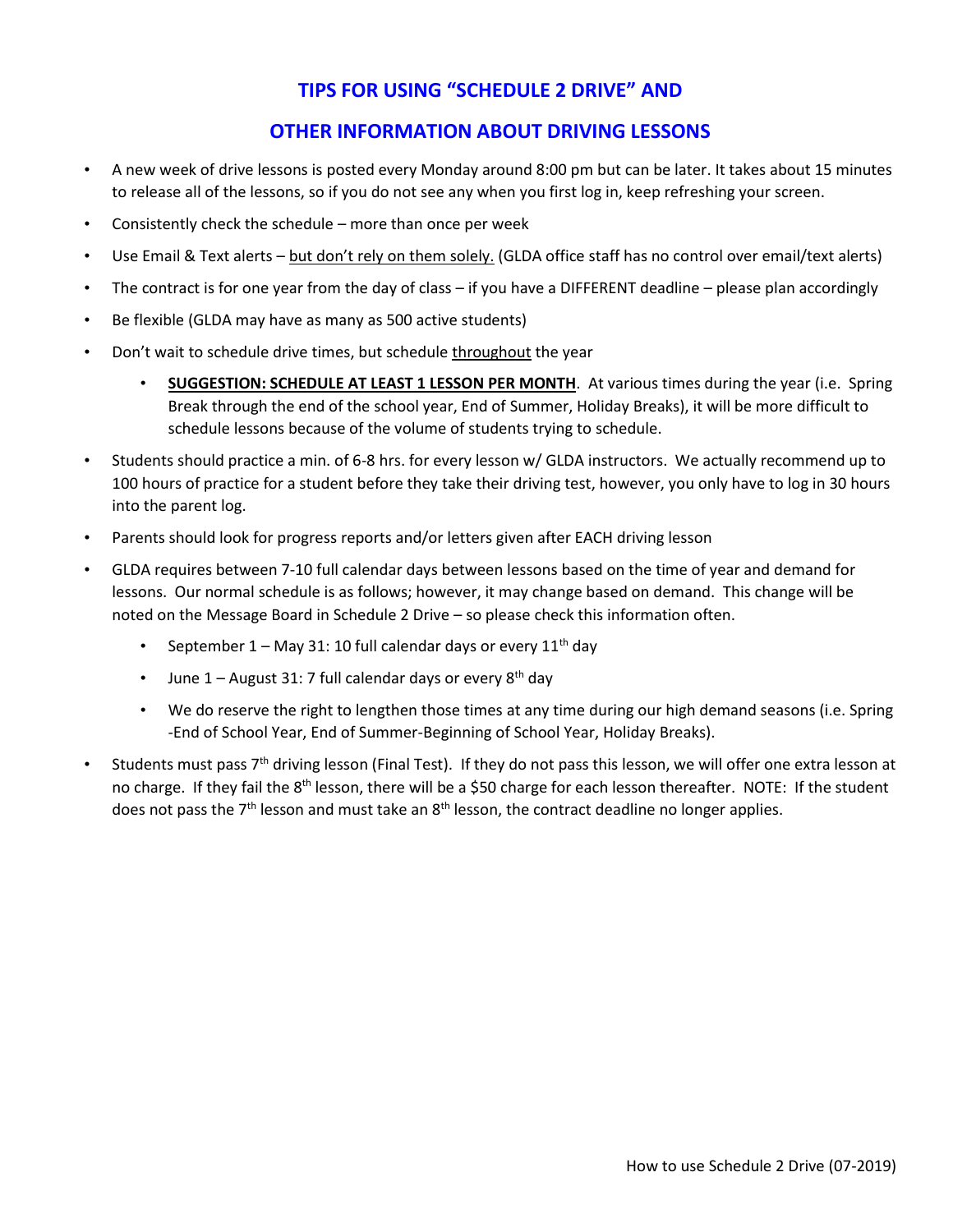## **LOGGING INTO SCHEDULE 2 DRIVE**

- 1. Once you have been notified that your student's account has been created on Schedule 2 Drive (S2D) AND we have been provided the student's permit, you'll be able to access the Schedule 2 Drive website: [www.schedule2drive.com](http://www.schedule2drive.com/) NOTE: You can also access S2D website from your mobile device.
	- To access your account, use the "**Student Login**" area of the log in page to access your account. (Again, there is no need to 'register' – the account has already been created.)
	- Enter:
		- **TX** for State/Province
		- **Student's 8-digit permit number** (this number will display to the right of their picture on the permit)

| <b>Student Login</b>  |                                |
|-----------------------|--------------------------------|
| State/Province:       | -- Choose One - Y              |
| Permit/Student ID:    |                                |
| Birthday(MM/DD/YYYY): | 1                              |
|                       | Login                          |
|                       | 1024 X 768 resolution required |
|                       |                                |

- **Birthdate** in the format shown
- Click "**Login**"
	- i. If this is the FIRST time logging in you will be notified to pay the one-time registration fee of \$14.95 to Schedule 2 Drive. This can be paid by credit or debit card.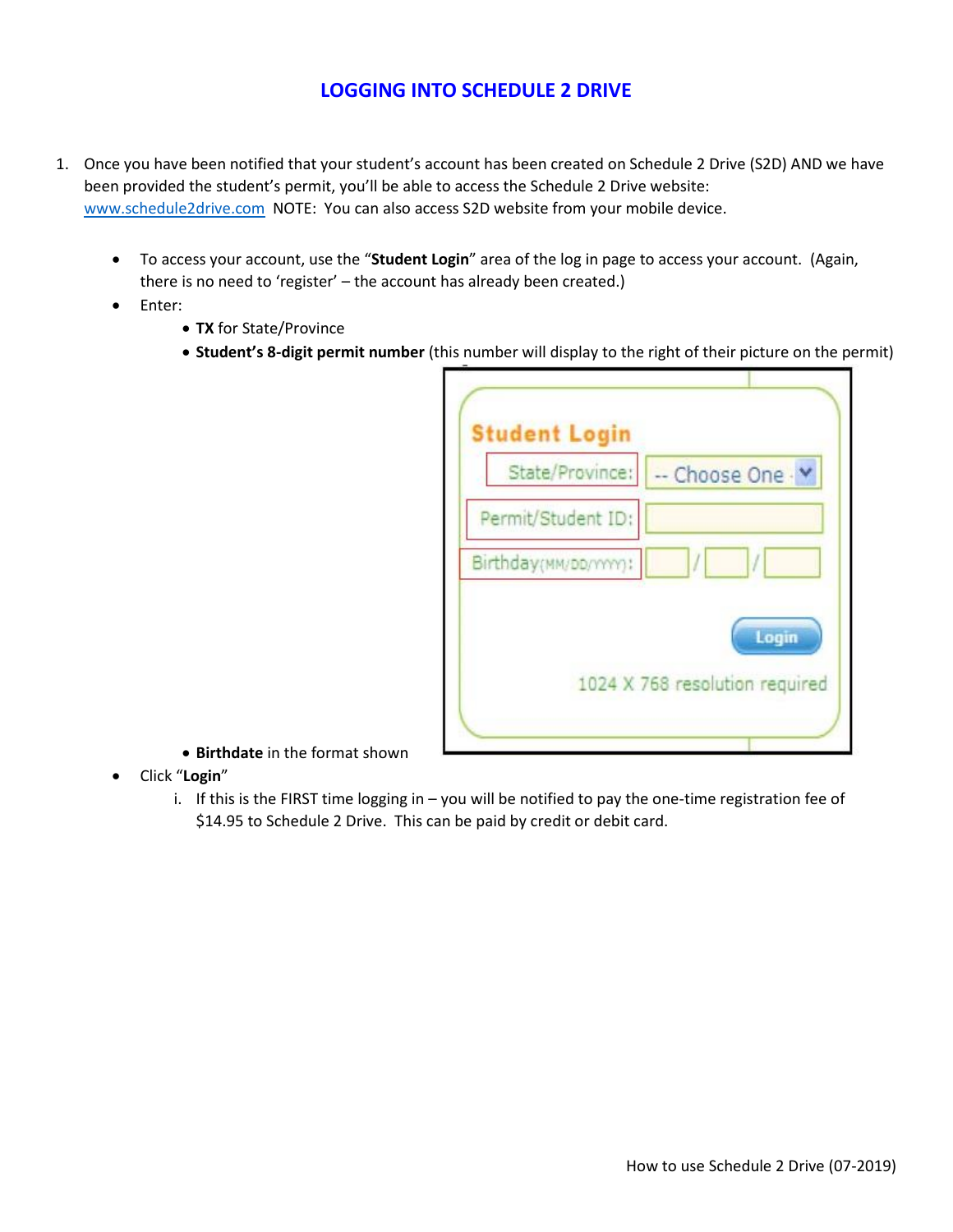ii. Click on "**Pay by Credit Card**" and follow the screen prompts.



2. When this has been paid, you will be logged into Schedule 2 Drive and you will be on your profile **HOME** page.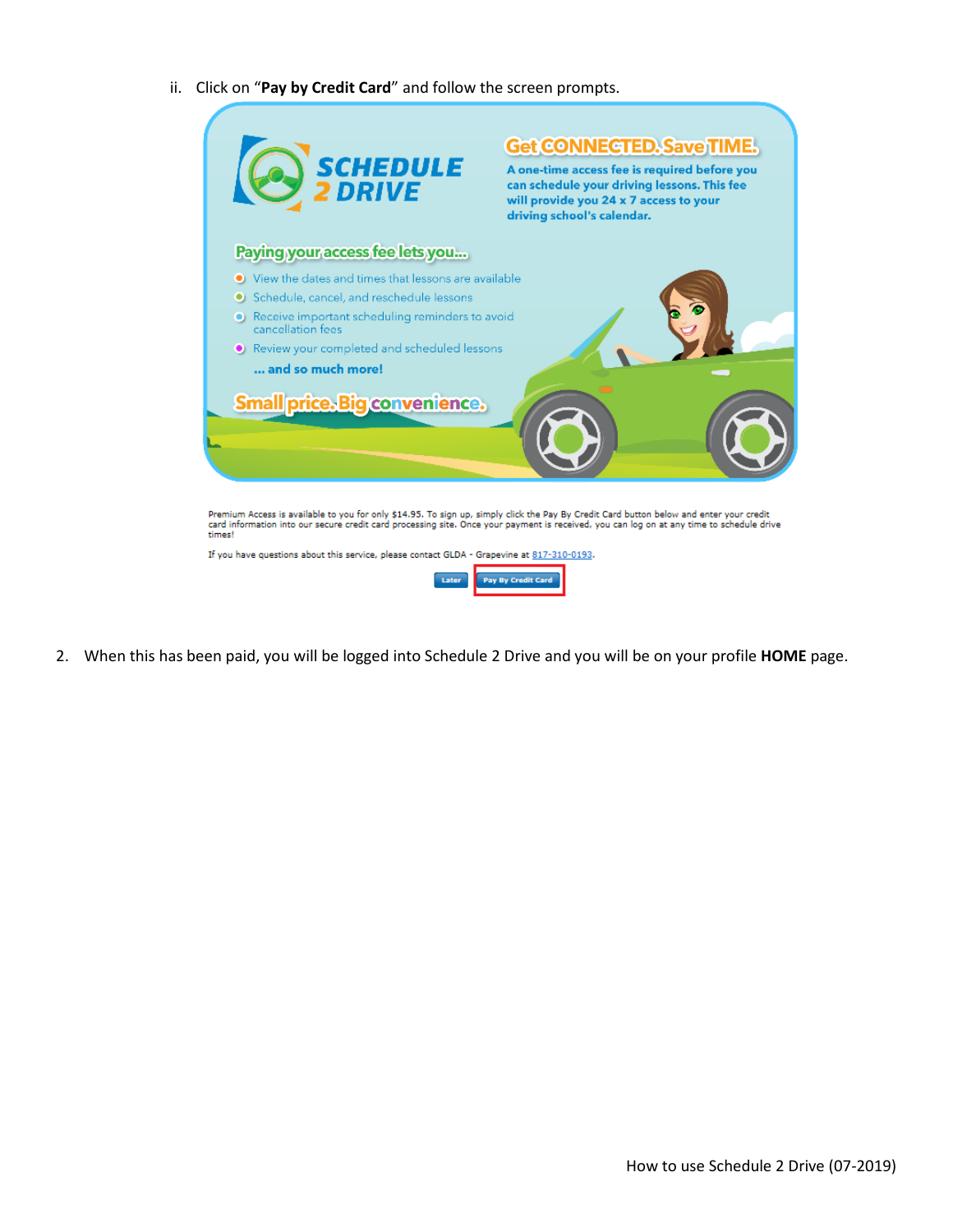### **REVIEWING YOUR INFORMATION ON SCHEDULE 2 DRIVE**

- 1. Once you have logged into Schedule 2 Drive please review the **HOME** page and information in your profile.
- 2. The **HOME** page contains useful information at a glance such as:



- Next Schedule Drive Lesson (if one has been scheduled)
- How many Drive and Observation hours that are required and have been completed
- How many hours have been entered into the Parent Log area and how many are required
- The contract deadline (all GLDA drive lessons and classroom sessions must be completed by that date)
- Any fees owed \*\*
- Classroom Days to Make-up \*\*
- The Message Board that provides important updates and things to remember when scheduling drive lessons. The information here changes often – so please remember to read this periodically.

\*\* It may take a few days after the student's account has been created for fees and classroom make-up days to be input. Please make sure that you review this information and contact us ASAP if you see any discrepancies.

You can also view some of this information in more detail by clicking on the tabs across the top of your **HOME** page.

- 3. It is important to click on the "**User Profile**" section in the Navigator and review the address, email addresses and phone numbers that we have listed for you and your student. These can be changed by you at any time by clicking the Edit tab, and changing the information and then clicking "**Submit**". Please be sure to update this information if it changes later.
	- **IMPORTANT - PLEASE NOTE:** We will use your email address for sending reminders, deadline notifications; notifications of last minute drive lesson cancellations, etc. so please make sure that this information stays current. If you also want to be TEXTED with some of these notifications, you can set this up by clicking on the cell phone graphic on your **HOME** page and updating the information regarding this on that page. For a phone number to be used for texting, it must be indicated as a mobile number.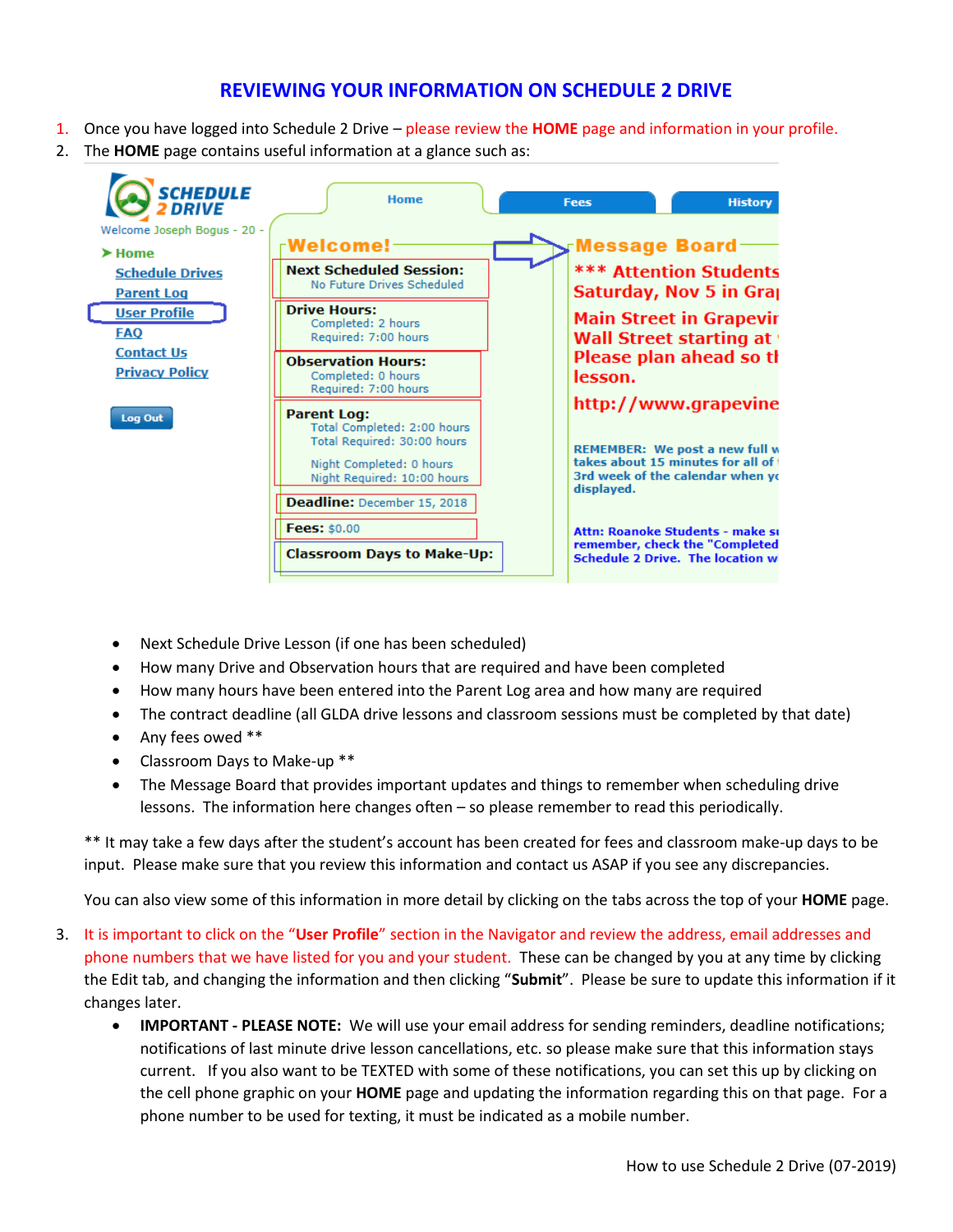### **SCHEDULING DRIVING LESSONS**

### **REMEMBER: A new week of drive lessons is posted every MONDAY EVENING. We try to post these lessons between 8:00 – 12:00 pm.**

Students will only see drive lessons available to them for the location that they took their classroom instruction unless arrangements have been made in advance to have the student drive from another location. For drive only students, that location will be determined at registration.

Students must space out their driving lessons and the length of time is generally based on the time of year and demand for lessons. **This may be increased or decreased based on demand (i.e. beginning or end of school year, summer, etc.).**

- September  $1 -$  May 31: 10 full calendar days between lessons or every  $11<sup>th</sup>$  day
- June  $1 -$  August 31: 7 full calendar days between lessons or every  $8<sup>th</sup>$  day

#### **To schedule a drive lesson – follow the directions below:**

- 1. Click on the "**Schedule Drives**" link located in the Navigation panel (left hand side of the **HOME** page). The calendar with 3 weeks of drive lessons will be displayed. NOTE: We do not post our schedule out further than 3 weeks.
- 2. Select a date that has "**OPEN SLOTS**" displayed. NOTE: If the word "**FULL**" is displayed, all sessions for that particular day have been filled at that time. If the date box is blank, there are no drive lessons scheduled for that day. GLDA DOES NOT SCHEDULE DRIVING LESSONS ON SUNDAY AND CERTAIN HOLIDAYS.
- 3. When the list of times open for that day you have chosen, please pay attention to any comments listed under "Notes" that are with the drive lesson.

|                | <b>Register</b><br>Sessions on July, 1st 2015 |                        | << Previous Day<br>Next Day >>                                                                                           |
|----------------|-----------------------------------------------|------------------------|--------------------------------------------------------------------------------------------------------------------------|
|                | <b>Drive Time</b>                             | <b>Spots Available</b> | <b>Notes</b>                                                                                                             |
| $\circledcirc$ | 3:00pm - 3:20pm                               |                        |                                                                                                                          |
| $\odot$        | 3:20pm - 3:40pm                               |                        |                                                                                                                          |
| €              | 3:40pm - 4:00pm                               |                        |                                                                                                                          |
| $\odot$        | 4:00pm - 4:20pm                               |                        |                                                                                                                          |
| $\odot$        | 4:20pm - 4:40pm                               |                        | ** DO NOT SCHEDULE THIS LESSON IF YOU ARE NOT ALLOWED TO BE ALONE IN THE CAR<br>WITH THE DRIVING INSTRUCTOR **           |
| $\odot$        | 4:40pm - 5:00pm                               |                        |                                                                                                                          |
| $\odot$        | 5:00pm - 5:20pm                               |                        | *** THIS LESSON IS IN TROPHY CLUB. MEET THE INSTRUCTOR IN THE PARKING OF BYRON<br>NELSON HIGH SCHOOL, OUTSIDE DOOR 26 ** |
| $\odot$        | 5:20pm - 5:40pm                               |                        |                                                                                                                          |
| $\odot$        | 5:40pm - 6:00pm                               |                        |                                                                                                                          |
|                | <b>Back to Calendar</b>                       |                        |                                                                                                                          |

- GLDA will indicate if the drive lesson is set to be a "ONE on ONE" lesson (ONE STUDENT ONE INSTRUCTOR). This is mostly for the driving portion of the 2-hour lesson. Another student may be picked up for the observation hour and the student will no longer be alone with the instructor. If you have initialed NO in the section of the contract pertaining to this, please do not schedule this lesson.
- 4. Select the specific time you would like to drive from the list by clicking in the circle next to the lesson time. NOTE: There will be a warning on this page if the lesson you have chosen is too close to a lesson you already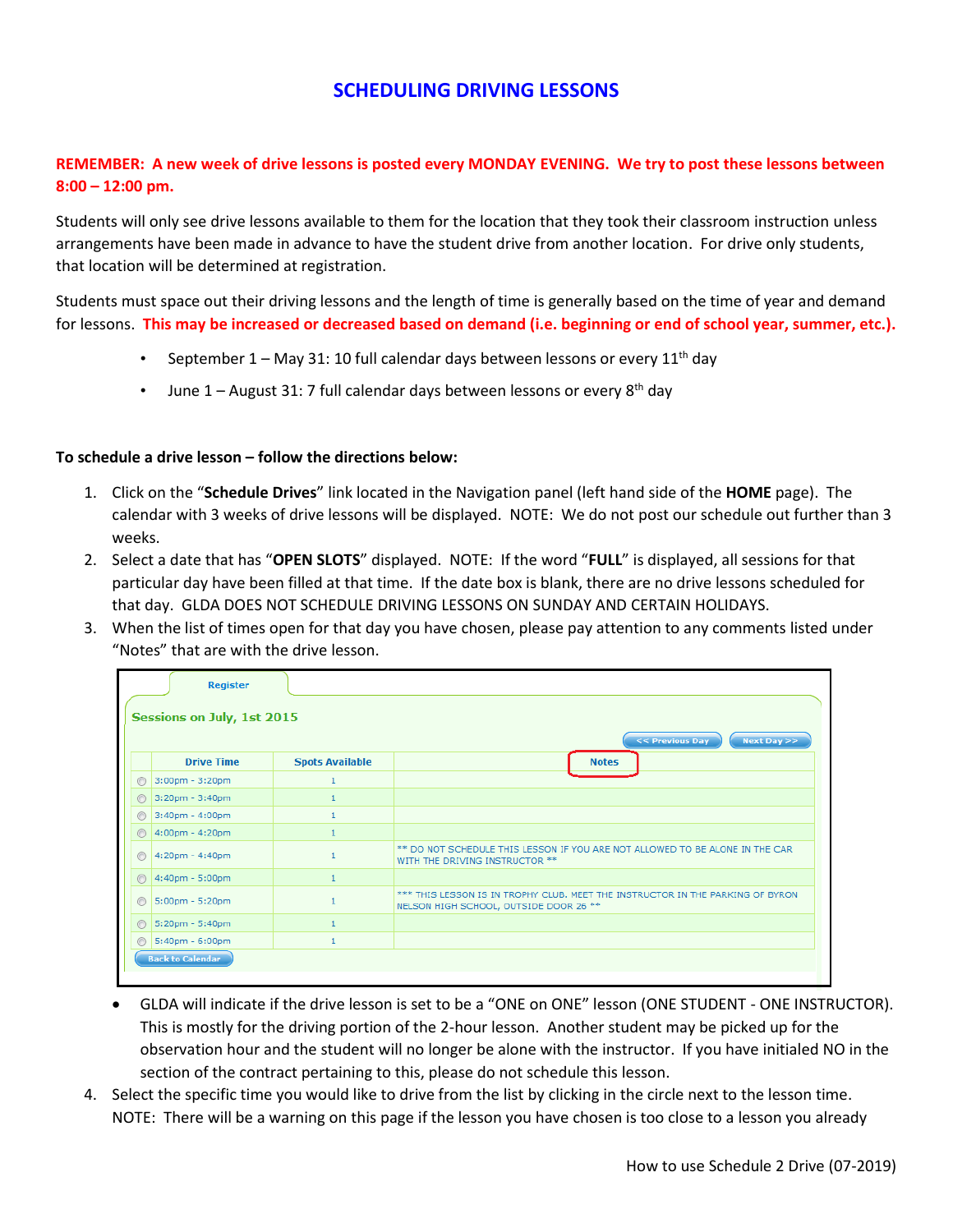have scheduled – either prior to this date or in the future.

|                         | Register<br><b>Sessions on November, 25th 2016</b>          |                        |                           | Next Day $>>$<br><< Previous Day |
|-------------------------|-------------------------------------------------------------|------------------------|---------------------------|----------------------------------|
|                         | <b>Drive Time</b>                                           | <b>Spots Available</b> | <b>Notes</b>              |                                  |
| $\circledcirc$          | 12:00pm - 2:00pm                                            | $\overline{2}$         | <b>GRAPEVINE LOCATION</b> |                                  |
| $\circ$                 | $2:00 \text{pm} - 4:00 \text{pm}$                           |                        | <b>GRAPEVINE LOCATION</b> |                                  |
| <b>Back to Calendar</b> | <b>Next Step</b><br>Copyright 2005-2016 Schedule 2 Drive LP |                        |                           |                                  |

- 5. Click "**Next Step**"
- 6. Read the information to confirm the date and time and click "**Register for Drive**" if you wish to schedule the lesson. If you do not wish to schedule, click on "**Return to Calendar**" to have the calendar display again. IMPORTANT: If you do NOT click the "**Register for Drive**" button, the driving lesson WILL NOT BE RESERVED for you.

| Register                                                                                                                                |
|-----------------------------------------------------------------------------------------------------------------------------------------|
| Please VERIFY the time and date of the drive you have selected and click the Register for Drive button to confirm your<br>registration. |
| Friday, November 25th, 2016 from 12:00pm to 2:00pm                                                                                      |
| <b>GRAPEVINE LOCATION</b><br>Remember, if you cancel this drive after Thursday, November 24th at 12:00pm you will be charged \$25.00.   |
| <b>Return to Calendar</b><br><b>Register for Drive</b>                                                                                  |
| Convict 2005-2016 Schodule 2 Drive LD                                                                                                   |

7. Since your registration is done in "real time", it is best to confirm again that you have the lesson scheduled by going to your **HOME** page and verify that it is on your list of drive lessons scheduled. Scroll down below the Message Board to see your list of **Completed and Scheduled Sessions.**

| Completed and Scheduled Sessions- |                |                      |                                   |               |                                                                                                                                                              |                 |        |
|-----------------------------------|----------------|----------------------|-----------------------------------|---------------|--------------------------------------------------------------------------------------------------------------------------------------------------------------|-----------------|--------|
|                                   | #              | <b>Drive Date</b>    | <b>Drive Time</b>                 | <b>Status</b> | <b>Notes</b>                                                                                                                                                 | <b>Feedback</b> |        |
|                                   | 1              | Mon, Nov 25th, 2013  | $8:00am - 10:00am$                | Completed     | this drive time is only to hold a<br>spot and to allow Monday's drive<br>times to say "full" since we are<br>hiding drive time due to pending<br>bad weather |                 |        |
|                                   | $\overline{2}$ | Fri, Dec 6th, 2013   | $4:00 \text{pm} - 6:00 \text{pm}$ | Completed     | creating drive time so others can<br>be hidden                                                                                                               |                 |        |
|                                   | 3              | Mon, Dec 9th, 2013   | $4:00$ pm - $6:00$ pm             | Completed     | this is because all drive times<br>are hidden                                                                                                                |                 |        |
|                                   | 4              | Tues, Feb 11th, 2014 | $4:00 \text{pm} - 6:00 \text{pm}$ | Completed     |                                                                                                                                                              |                 |        |
|                                   | 5              | Mon, Jun 16th, 2014  | 8:00am - 10:00am                  | Completed     |                                                                                                                                                              |                 |        |
|                                   | 6              | Wed, Mar 4th, 2015   | $4:00 \text{pm} - 6:00 \text{pm}$ | Completed     |                                                                                                                                                              |                 |        |
|                                   | $\overline{7}$ | Thurs, Mar 5th, 2015 | $4:00$ pm - $6:00$ pm             | Completed     |                                                                                                                                                              |                 |        |
|                                   | 8              | Wed, Apr 22nd, 2015  | $4:00 \text{pm} - 6:00 \text{pm}$ | Completed     |                                                                                                                                                              |                 |        |
|                                   | 9              | Sat, Oct 15th, 2016  | $3:00$ pm - $5:00$ pm             | Completed     | <b>GRAPEVINE LOCATION</b>                                                                                                                                    |                 |        |
|                                   | 10             | Fri, Nov 25th, 2016  | 12:00pm - 2:00pm                  | Scheduled     | <b>GRAPEVINE LOCATION</b>                                                                                                                                    |                 | Cancel |

8. If you wish to cancel the lesson, click on the word **CANCEL** to the right of the scheduled lesson and follow the prompts to cancel. NOTE: If you are cancelling a lesson less than 24 hours before it is scheduled, you will be charged a Late Cancellation Fee.